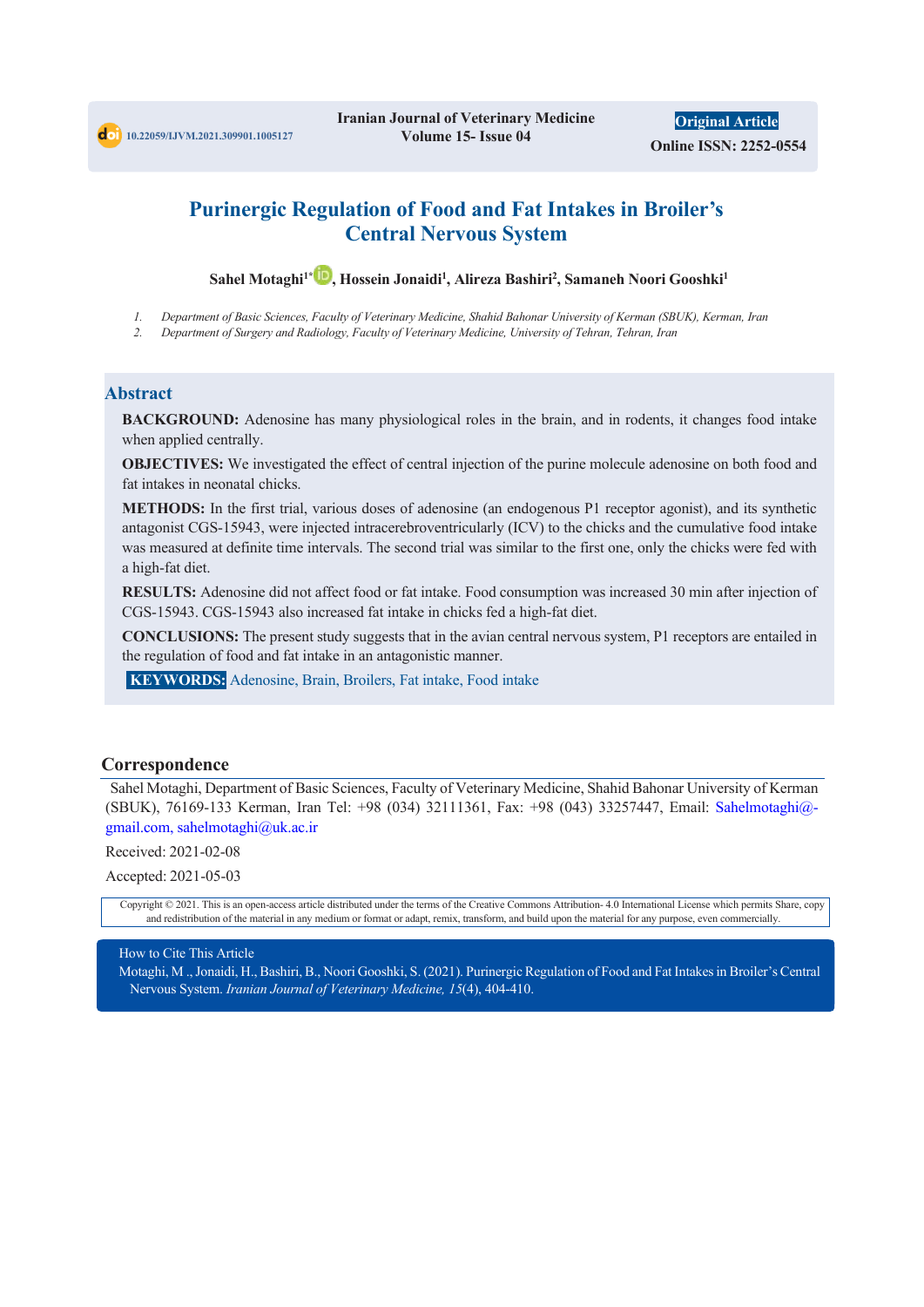## **Introduction**

There are some necessary ligands, including hormones, neuropeptides, and other signaling molecules, for the central regulation of food intake in birds (Denbow & cline, 2015) and mammals (Morton *et al.*, 2014). During broiler chickens' growing period, the body weight gain is important to calculate the growth and feed conversion ratio (Fontana *et al.*, 2017). The mechanisms underlying food intake control in neonatal chicks have been extensively studied during the last decade. Birds look for food spontaneously just after hatching. There are differences in the functions of signaling molecules that regulate food intake in birds and mammals so that some of them, such as ghrelin, peptide YY, and pancreatic polypeptide, act quite oppositely in birds (Denbow & cline, 2015). Understanding fat intake regulating systems is also important in birds, either in commercial poultry farms or in flying birds. In broiler strains, as the aim is to get high meat production in a short period, overeating causes increased fat tissue and consequent adverse health effects such as leg diseases, reduced reproductive efficiency, etc. In flying birds, also, fat accumulation and overweighting are not appropriate (Honda *et al.*, 2017).

Purinergic receptors are widespread throughout the central nervous system (CNS) and are involved in the modulation of many neural systems (Burnstock, 2020), such as feeding behavior (Ciruela & Jacobson, 2019).

Adenosine triphosphate (ATP) and adenosine diphosphate (ADP) are intracellular metabolites that can also act as extracellular transmitters via different classes of P2 receptors. After release, these molecules are degraded to adenosine. This metabolite is also important as it is a physiologic ligand of P1 receptors in the brain, which includes A1, A2A, A2B, and A3. Adenosine releases in conditions such as metabolic stress, tissue injury, hypoxia, and inflammation (Fredholm, 2014).

In comparison to humans and rodents, the effects of the purinergic system on food intake in birds have not been extensively studied (Burnstock, 2020). In a recent study, we showed that ATP increased food intake in broilers (Motaghi *et al.*, 2019). As there is no report about the central role of adenosine in birds, we investigated the effect of intracerebroventricular (ICV) injection of adenosine and its antagonist on food and fat intake in neonatal chicks.

## **Materials and Methods**

## **Birds and the Experiment Design**

One-day-old Ross broiler chicks were obtained from a local hatchery (Mahan Chicken Meat Production Complex, Kerman, Iran) and reared as a group for four days in electrically heated batteries (24 h lighting,  $31\pm1$ °C temperature, and humidity of 50% to 60%). Two days before injections, the chicks were transferred to single cages with food and water ad libitum. The injections were done at six days of age to ensure that the yolk sac was absorbed. All injections were done ICV based on our previous experiments (Motaghi *et al*., 2017, 2019).

Briefly, the head of each chick was fixed in a restraining device, which held the beak at the angle of 45°; thus, the skull was parallel to the surface of the table. There was a plate on this device over the skull with a hole over the right lateral ventricle so that a microsyringe needle could be inserted into the ventricle through this hole. The tip of the needle penetrated 4 mm below the skin of the skull. This procedure causes no physiological stress in neonatal chicks. The volume of injection was 5 µL. Before ICV injections, in order to synchronize feeding, the birds were deprived of food for 3 h. After injections, the feed was given freely, and cumulative food intake was measured at 30, 60, 120, and 180 min after injection. All the procedures, carried out in this study, were confirmed by the Animal Ethics Committee of Shahid Bahonar University of Kerman.

## **Treatments**

All drugs were purchased from Tocris Bioscience (Bristol, UK). In experiment 1, adenosine, a P1 receptor endogenous agonist  $(0, 10, 50, \text{ and } 100 \mu\text{g})$ , was dissolved in 20% DMSO plus 0.1% Evans blue and injected ICV into each chick. The Evans blue made the solutions chromatic, acted as a marker to verify the injection of solutions into the right ventricle. Chicks were 9-11 per group. In experiment 2, CGS-15943, a potent non-specific synthetic adenosine receptor antagonist (0, 0.75, 1.5, 3, 5, 10, and 20 µg), was used. The control/solvent solution for CGS-15943 was made up of 12.5% propylene glycol,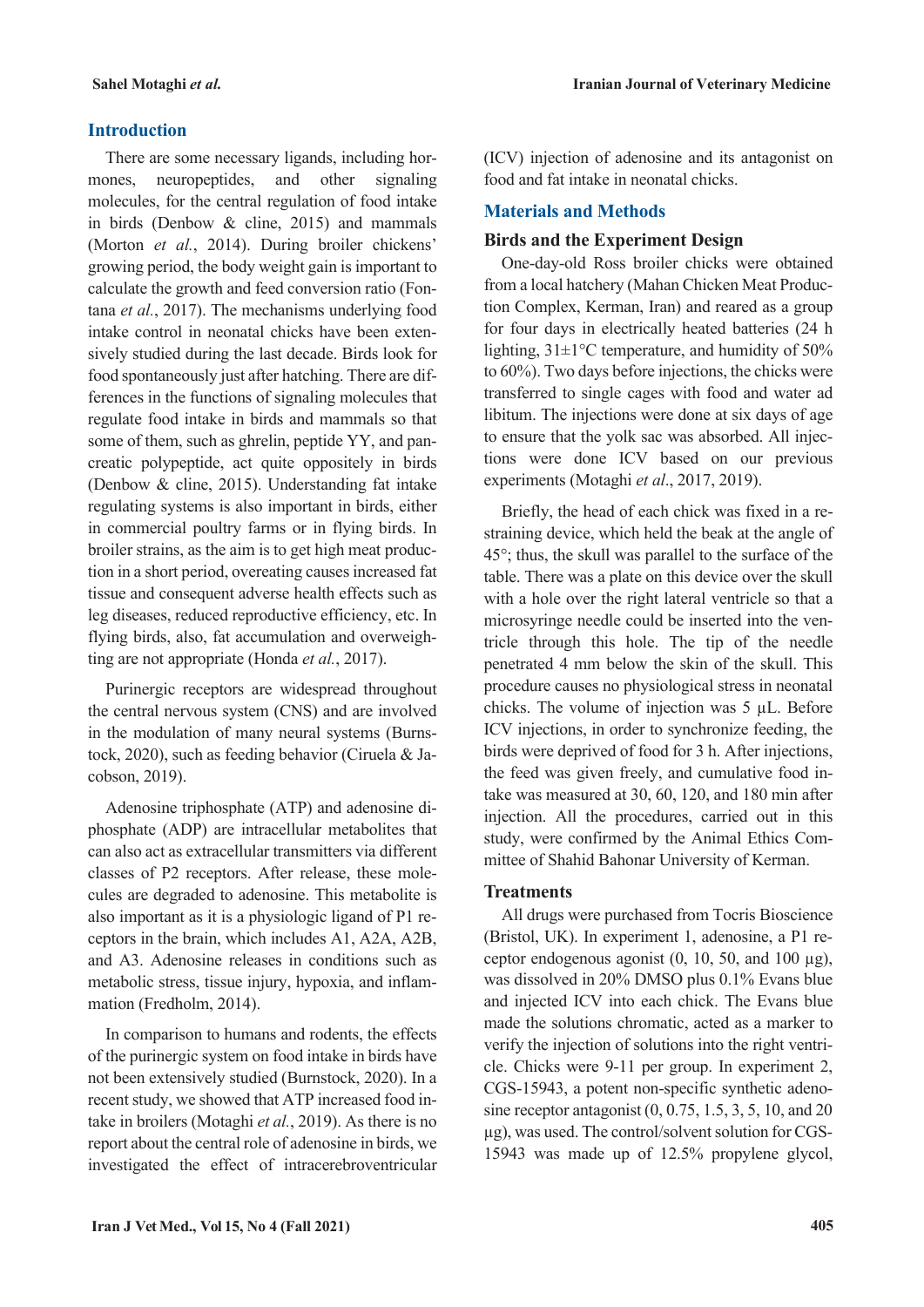12.5% castor oil, and 25% DMSO plus 0.1% Evans blue.

For fat intake studies, based on the obtained results from experiments 1 and 2, adenosine (0, 10, and 50 µg) and CGS-15943 (0, 5, and 10 µg) were injected into the broilers. The procedures were like before, but the differences were as follows: the chicks were fed a normal diet [\(Table 1\)](#page-2-0) similar to the last experiments from day 0 to 24 h later. Then, 4% fat was added to the diet on day 2. On days 3 and 4, the fat in the diet increased to 7% and 11%, respectively [\(Table 2\)](#page-2-1). From day 4 up to the end of the experiments, the percentage of fat was 11%, so that after the injections, the chicks were fed this diet. The gradual increase of fat in the diet was for better adaptation of broilers to a high-fat diet.

After gaining the required data, the chicks were euthanized with sodium thiopental. Then, the brains were removed, and data from chicks, in which the dye was not present in their lateral ventricle, were omitted.

### **Statistical Analysis**

Cumulative food intake (as a percentage of body weight) was calculated for each chicken, which means that for acquiring cumulative food intake, the amount of eaten food body weight multiplied by 100. Data were analyzed using SPSS 22 (SPSS Inc., Chicago, Ill., USA). We used one-way analysis of variance (ANOVA). The significant effect was detected by the Duncan post hoc test. A significant effect was reported when *P-*values were less than 0.05. Data are presented as mean±SEM.

#### <span id="page-2-0"></span>**Table 1.** Components of normal food diet

<span id="page-2-1"></span>**Table 2.** Components of fat diet

| <b>Energy</b>  | Crude<br>protein | Methionine |          |         | Cysteine Lysine tryptophan | Absorable<br>Phosphorus |       | N <sub>a</sub> |
|----------------|------------------|------------|----------|---------|----------------------------|-------------------------|-------|----------------|
| $2850$ Kcal/kg | 23%              | $0.52\%$   | $0.85\%$ | $1.3\%$ | $0.3\%$                    | $0.5\%$                 | $1\%$ | $0.18\%$       |

| Fat<br>$(\%)$ | Corn<br>(%) | Corn oil<br>(%) | $Ca$ (co3)2<br>(9/0) | Ca2(PO4)<br>$(\%)$ | <b>Methionine</b><br>$\frac{6}{2}$ | <b>NaCl</b><br>$(\%)$ | Vitamins&<br>minerals<br>$\binom{0}{0}$ | <b>Soy</b><br>meal<br>$\frac{6}{6}$ |
|---------------|-------------|-----------------|----------------------|--------------------|------------------------------------|-----------------------|-----------------------------------------|-------------------------------------|
| 4             | 53.5        | 0.8             | 1.7                  | 1.4                | 0.2                                | 0.4                   | 0.2                                     | 41.8                                |
| 7             | 48.6        | 4.7             | 1.8                  | 1.4                | 0.2                                | 0.4                   | 0.2                                     | 42.7                                |
| 11            | 43.3        | 9.1             | 1.8                  | 1.4                | 0.2                                | 0.4                   | 0.2                                     | 43.6                                |

### **Results**

#### **Food Intake Studies**

ICV injection of a wide range of adenosine from 10 to 100 µg did not change cumulative food intake in the mentioned time intervals [\(Figure 1\)](#page-3-0). CGS-15943 increased food intake at 5 µg from 30 to 120 min after injection (*P*≤0.05; [Figure 2\)](#page-3-1). These results show that CGS-15943, in a restricted range (i.e., 5 µg), can increase food intake. This increase reached significance at a dose of  $10 \mu$ g in the mentioned period (*P*<0.05; [Figure 2\)](#page-3-1).

### **Fat Intake Studies**

In fat intake studies, we administered 10 and 50 µg of adenosine. [Figure 3](#page-3-2) shows that in comparison with the control group, the lower dose tends to decrease fat intake, but the higher one increases it. Both effects did not reach significance, but at 60 min after injection, these contradictory effects reached significance with each other (*P*≤0.05; [Figure 3\)](#page-3-2). CGS-15943 at a dose of 10 µg increased fat intake at 30 and 120 min after injections (*P*≤0.05; [Figure 4\)](#page-3-3).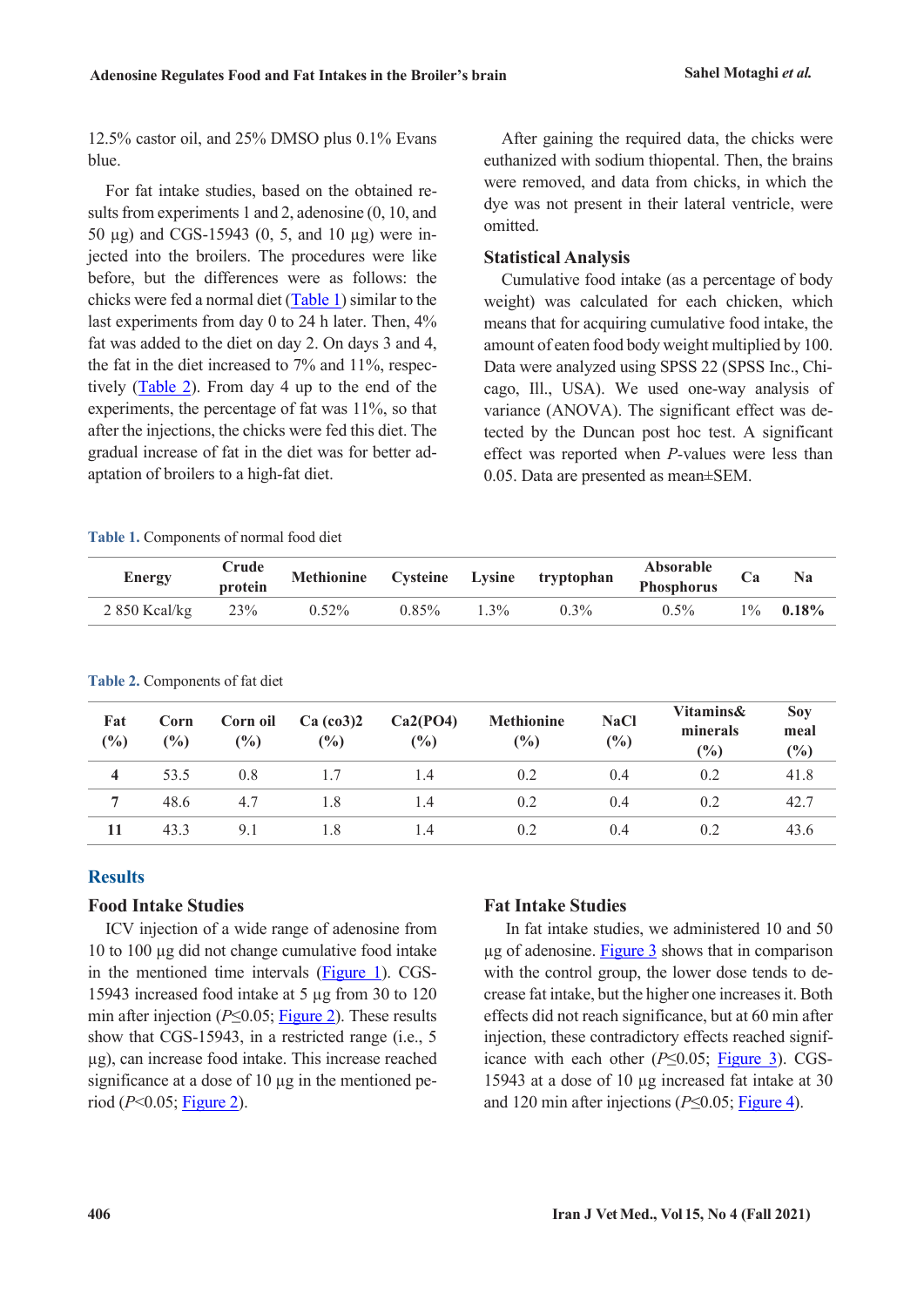

<span id="page-3-0"></span>**Figure 1.** Effect of intracerebroventriculalr administration of adenosine (10, 50 and 100 µg) on food intake. Data is shown as mean ± SEM. *P*≤0.05 considered significant. Post hoc test: Duncan.





CGS15943 (B)

<span id="page-3-1"></span>**Figure 2.** Effect of intracerebroventriculalr administration of CGS15943  $(5, 10 \text{ and } 20 \mu g)$  on food intake. Data is shown as mean ± SEM. *P*≤0.05 considered significant. Post hoc test: Duncan \* *P*≤0.05 in comparison with the control group. # *P*≤0.05 in comparison with the group which received 5µg of CGS15943.



<span id="page-3-2"></span>**Figure 3.** Effect of intracerebroventriculalr administration of adenosine (10 and 50  $\mu$ g) on fat intake. Data is shown as mean ± SEM. *P*≤0.05 considered significant. Post hoc test: Duncan.  $#P \leq 0.05$  in comparison with the group which received 50µg of adenosine.

#### **Discussion**

Our results showed that CGS-15943 increased food and fat intake. Adenosine in the brain originates from ATP. ATP in the brain originates from neuron terminals and also astrocytes. After release, it is metabolized by several families of ectonucleotidases. The final metabolites are adenosine monophosphate (AMP), ADP, or adenosine (Burnstock, 2020).

In this study, adenosine did not alter either cumulative food or fat intake in chicks [\(Figures 1](#page-3-0) and [3\)](#page-3-2). However, in a study by Levine and Morely (1983), food intake was suppressed in rodents by adenosine 30 min after ICV injection. In another study, synthetic agonists of adenosine increased food intake in



<span id="page-3-3"></span>**Figure 4.** Effect of intracerebroventriculalr administration of CGS15943 (5 and 10 µg) on fat intake. Data is shown as mean ± SEM. *P*≤0.05 considered significant. \* *P*≤0.05 in comparison with the control group.

rats (Levine *et al.*, 1989). In agreement with our results, in a study by Prichett *et al.* (2010) in rodents, fat intake was not changed by intra accumbance administration of the selective agonist of adenosine receptors (A1 and A2A).

Adenosine increases intracellularly when there is an imbalance between the rate of ATP production and the rate of ATP consumption; in this case, ATP levels decrease, and, consequently, adenosine levels increase. Intracellularly formed adenosine would then, employing its transporters, exit cells and act on receptors in the local environment. Adenosine can enter the brain tissue. Via adenosine A1 receptors,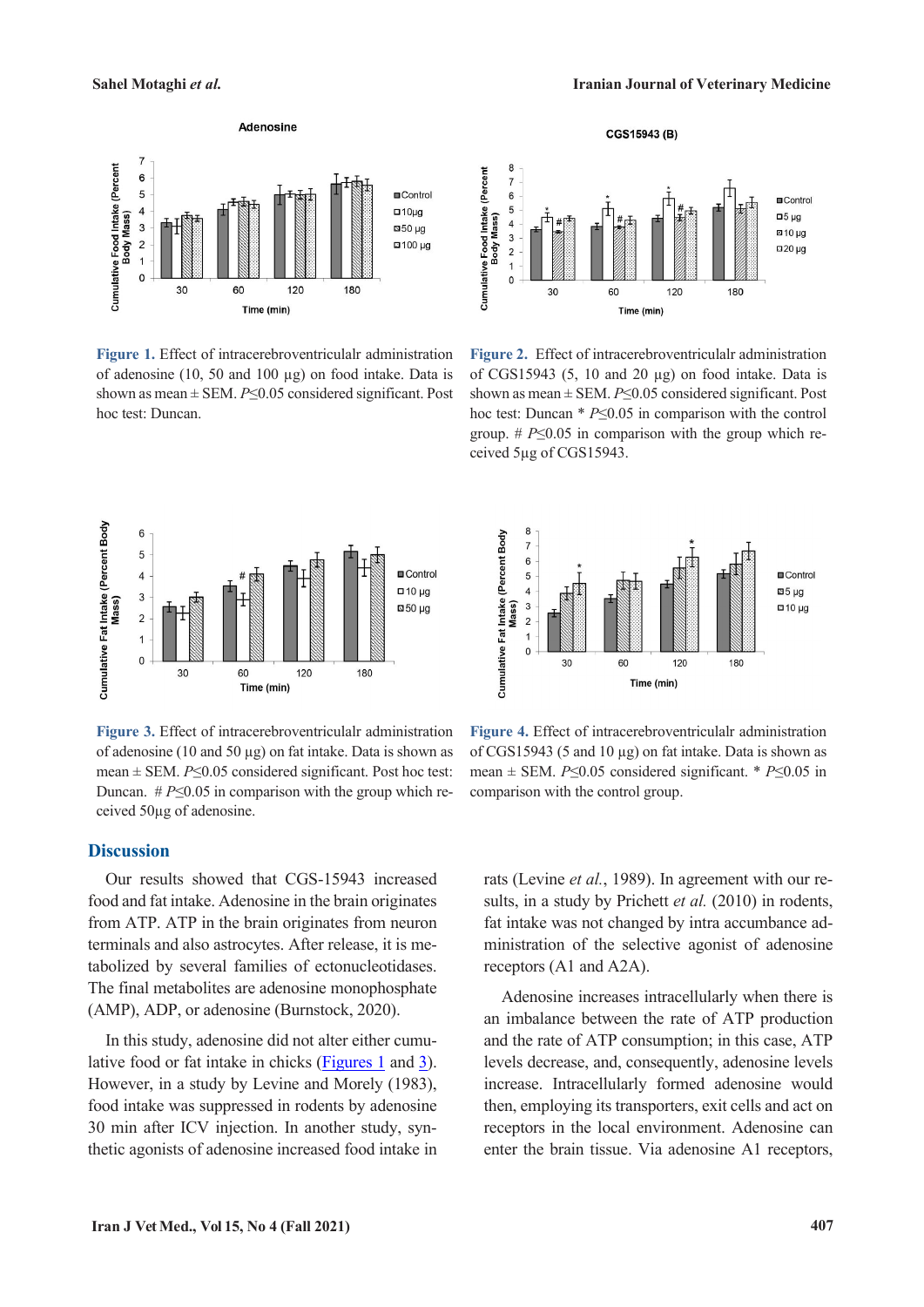adenosine has been shown to reduce the activity of orexinergic neurons (Thakkar *et al.*, 2008), basal forebrain cholinergic neurons (Rainnie *et al.*, 1994), and locus coeruleus noradrenergic and pontine serotoninergic neurons. All of these investigations reported reduced turnover or release of these transmitters. The mentioned studies show that the central adenosine may control feeding behavior (Honda *et al.*, 2017).

In this study, it is not easy to interpret the results of this study. Levine and Morely (1983) indicated that central administration of inosine (an adenosine deamination metabolite) did not affect food intake, so maybe adenosine was degraded to other metabolites after ICV injection and thus did not affect food intake.

Injection of CGS-15943, a non-specific antagonist of adenosine receptors, increased both food and fat intakes ( $Figures 2$  and  $4$ ). In this regard, William</u></u> *et al.* (1987) reported that CGS-15943 in the range of 0.85 to 5.71 µg inhibited adenosine receptors. In our study, also, food intake increased at  $5 \mu g$ , the same range of inhibiting adenosine receptors *in vitro*. In another study by Yang *et al.* (2015), intra-arcuate nucleus injection of a selective adenosine A1 receptor antagonist (DPCPX) just transiently caused hyperphagia within 30 min after injection. Another study also showed that intra-nucleus accumbens (NAcc) injection of MSX-3, a selective antagonist of A2A receptor, increased fat intake, as mentioned before, similar to our study; these authors also did not observe any change in fat intake by adenosine (Pritchett *et al.*, 2010).

NAcc plays a central role in both appetitive goalseeking and consummatory behaviors for food or drugs of abuse. Injections of A2A receptor agonists into the NAcc reduced lever pressing for a preferred food reward and promoted a switch to enhanced consumption of freely available but less preferred food (Mingote *et al*., 2008). Such data suggest that NAcc A2A receptors are important in regulating food-directed reward-seeking behaviors. The effect of accumbal A2A receptors on reward-driven feeding in a sated state was confirmed by the facilitatory effect of A2A receptor inhibition on opioid-driven intake of a high-fat diet (Pritchett *et al.*, 2010). Some reports have demonstrated that intra-NAcc injections of a μ-opioid agonist increase the consumption of a high-fat diet in sated animals (Parker *et al.*, 2010), indicating a role for opioid receptors in promoting food intake beyond homeostatic levels. Additionally, microinjections of opioid receptor agonists directly into the NAcc increased the rats' efforts to gain access to a food reward (Zhang *et al.*, 2003).

Thus, there are both physiological and behavioral data to suggest that μ-opioid and A2A receptors within the NAcc are important in regulating food-directed reward-seeking behaviors. In the end, the present study suggests that P1 receptors act in an antagonistic and dose-dependent manner in the chick brain to regulate food and fat intake. To the authors' knowledge, it is the first study on the role of adenosine signaling in the regulation of behaviors in avian species.

#### **Conclusion**

None.

### **Acknowledgments**

We want to thank professor D. Micheal Denbow for his scientific and literary aids in this article. This research was financially supported by Shahid Bahonar University of Kerman Research Council under annual grant of corresponding author.

#### **Conflict of Interest**

There were no conflict of interest among authors.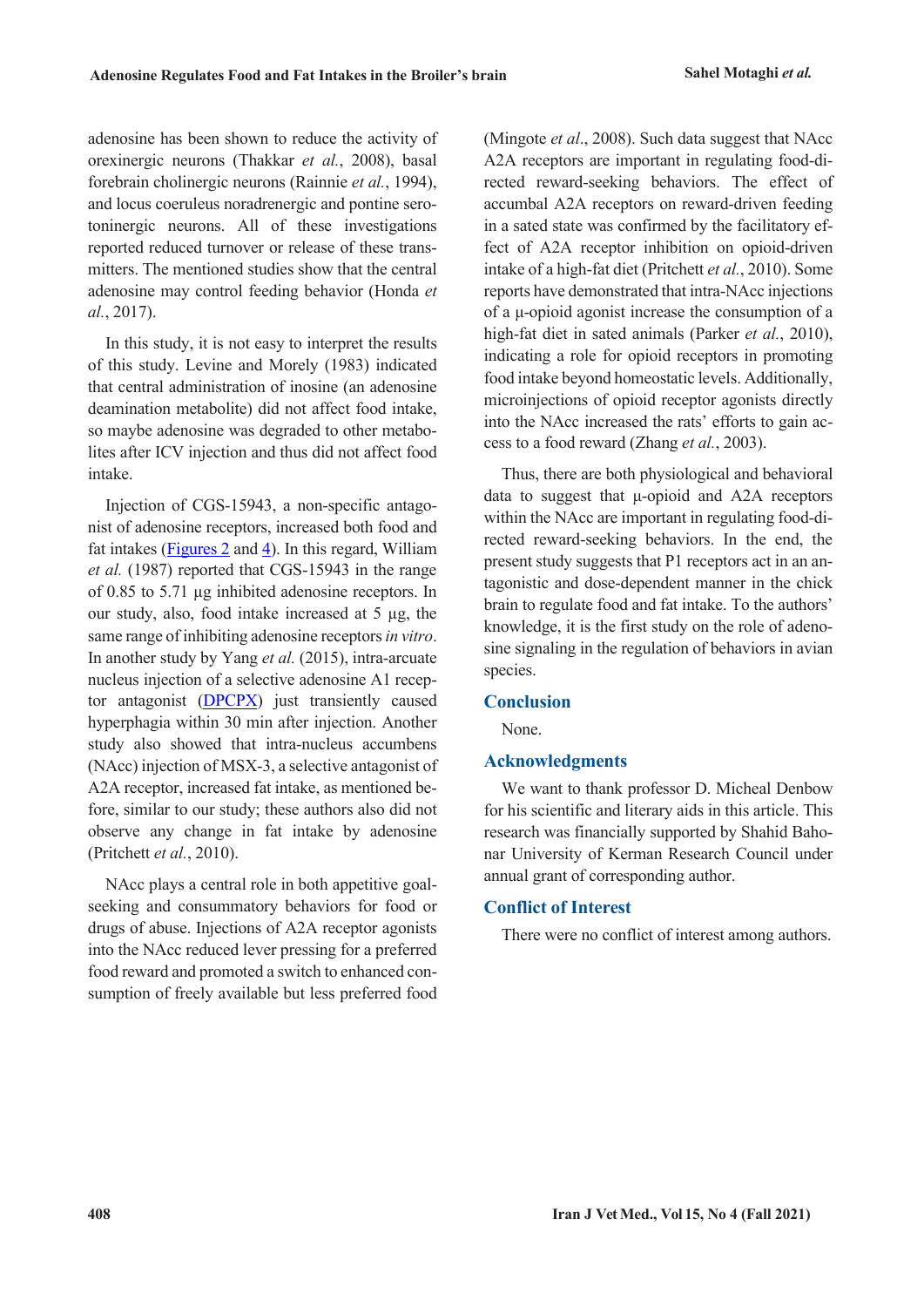#### **References**

- Burnstock, G. (2020). *Introduction to purinergic signalling in the brain*. Glioma Signaling, 1-12. [DOI:10.1007/978-3-030-30651-9\_1] [PMID]
- Ciruela, F., & Jacobson, K. A. (2019). Purinergic Pharmacology. *Frontiers in Pharmacology, 10*, 21. [DOI:10.3389/fphar.2019.00021] [PMID: 30728779]
- Denbow, D.M. & Cline, M.A. (2015). *Food intake regulation. In: Sturkie's Avian Physiology*, (Sixth ed.) Elsevier. Milwaukee, USA, pp. 469-485. [DOI:10.1016/B978-0-12-407160-5.00021-X]
- Fredholm, B. B. (2014). Adenosine—a physiological or pathophysiological agent?. *Journal of Molecular Medicine, 92*(3), 201-206. [DOI:10.1007/s00109-013- 1101-6] [PMID]
- Fontana, I., Tullo, E., Carpentier, L., Berckmans, D., Butterworth, A., Vranken, E., ... & Guarino, M. (2017). Sound analysis to model weight of broiler chickens. *Poultry Science, 96*(11), 3938-3943. [DOI:10.3382/ps/pex215] [PMID]
- Honda, K., Saneyasu, T., & Kamisoyama, H. (2016). Gut hormones and regulation of food intake in birds. *The Journal of Poultry Science*, 0160100. [DOI:10.2141/jpsa.0160100] [PMID]
- Levine, A. S., Grace, M., Krahn, D. D., & Billington, C. J. (1989). The adenosine agonist N6-R-phenylisopropyladenosine (R-PIA) stimulates feeding in rats. *Brain Research, 477*(1-2), 280-285. [DOI:10.1016/0006- 8993(89)91415-7] [PMID]
- Levine, A. S., & Morley, J. E. (1983). Effect of intraventricular adenosine on food intake in rats. *Pharmacology Biochemistry and Behavior, 19*(1), 23- 26. [DOI:10.1016/0091-3057(83)90305-2] [PMID]
- Mingote, S., Font, L., Farrar, A. M., Vontell, R., Worden, L. T., Stopper, C. M., ... & Salamone, J. D. (2008). Nucleus accumbens adenosine A2A receptors regulate exertion of effort by acting on the ventral striatopallidal pathway. *Journal of Neuroscience, 28*(36), 9037-9046. [DOI:10.1523/JNEUROSCI.1525-08.2008] [PMID]
- Morton, G. J., Meek, T. H., & Schwartz, M. W. (2014). Neurobiology of food intake in health and disease. *Nature Reviews Neuroscience, 15*(6), 367-378. [DOI:10.1038/nrn3745] [PMID]
- Motaghi, S., Jonaidi, H., Gooshki, S. N., & Bashiri, A. (2019). The central role of ATP in controlling broiler's

food intake. *Comparative Clinical Pathology, 28*(3), 599-602. [DOI:10.1007/s00580-018-2882-3]

- Motaghi, S., Jonaidi, H., & Jadidi, J. (2017). Study of illness anorexia in birds by concentrating on roles of central and peripheral cyclooxygenases-1 and cyclooxygenases-2. *Comparative Clinical Pathology, 26*(2), 377-383. [DOI:10.1007/s00580-016-2385-z]
- Parker, K. E., McCall, J. G., & Will, M. J. (2010). Basolateral amygdala opioids contribute to increased highfat intake following intra-accumbens opioid administration, but not following 24-h food deprivation. *Pharmacology Biochemistry and Behavior, 97*(2), 262-266. [DOI:10.1016/j.pbb.2010.08.008] [PMID]
- Pritchett, C. E., Pardee, A. L., McGuirk, S. R., & Will, M. J. (2010). The role of nucleus accumbens adenosine– opioid interaction in mediating palatable food intake. *Brain Research, 1306*, 85-92. [DOI:10.1016/j.brainres.2009.09.115] [PMID]
- Rainnie, D. G., Grunze, H. C., McCarley, R. W., & Greene, R. W. (1994). Adenosine inhibition of mesopontine cholinergic neurons: implications for EEG arousal. *Science*, *263*(5147), 689-692. [DOI:10.1126/science.8303279] [PMID]
- Thakkar, M. M., Engemann, S. C., Walsh, K. M., & Sahota, P. K. (2008). Adenosine and the homeostatic control of sleep: effects of A1 receptor blockade in the perifornical lateral hypothalamus on sleep–wakefulness. *Neuroscience, 153*(4), 875-880. [DOI:10.1016/j.neuroscience.2008.01.017] [PMID]
- Williams, M., Francis, J., Ghai, G., Braunwalder, A., Psychoyos, S., Stone, G. A., & Cash, W. D. (1987). Biochemical characterization of the triazoloquinazoline, CGS 15943, a novel, non-xanthine adenosine antagonist. *Journal of Pharmacology and Experimental Therapeutics, 241*(2), 415-420. [PMID]
- Yang, L., Qi, Y., & Yang, Y. (2015). Astrocytes control food intake by inhibiting AGRP neuron activity via adenosine A1 receptors. *Cell Reports, 11*(5), 798-807. [DOI:10.1016/j.celrep.2015.04.002] [PMID]
- Zhang, M., Balmadrid, C., & Kelley, A. E. (2003). Nucleus accumbens opioid, GABaergic, and dopaminergic modulation of palatable food motivation: contrasting effects revealed by a progressive ratio study in the rat. *Behavioral Neuroscience, 117*(2), 202. [DOI:10.1037/0735-7044.117.2.202] [PMID]